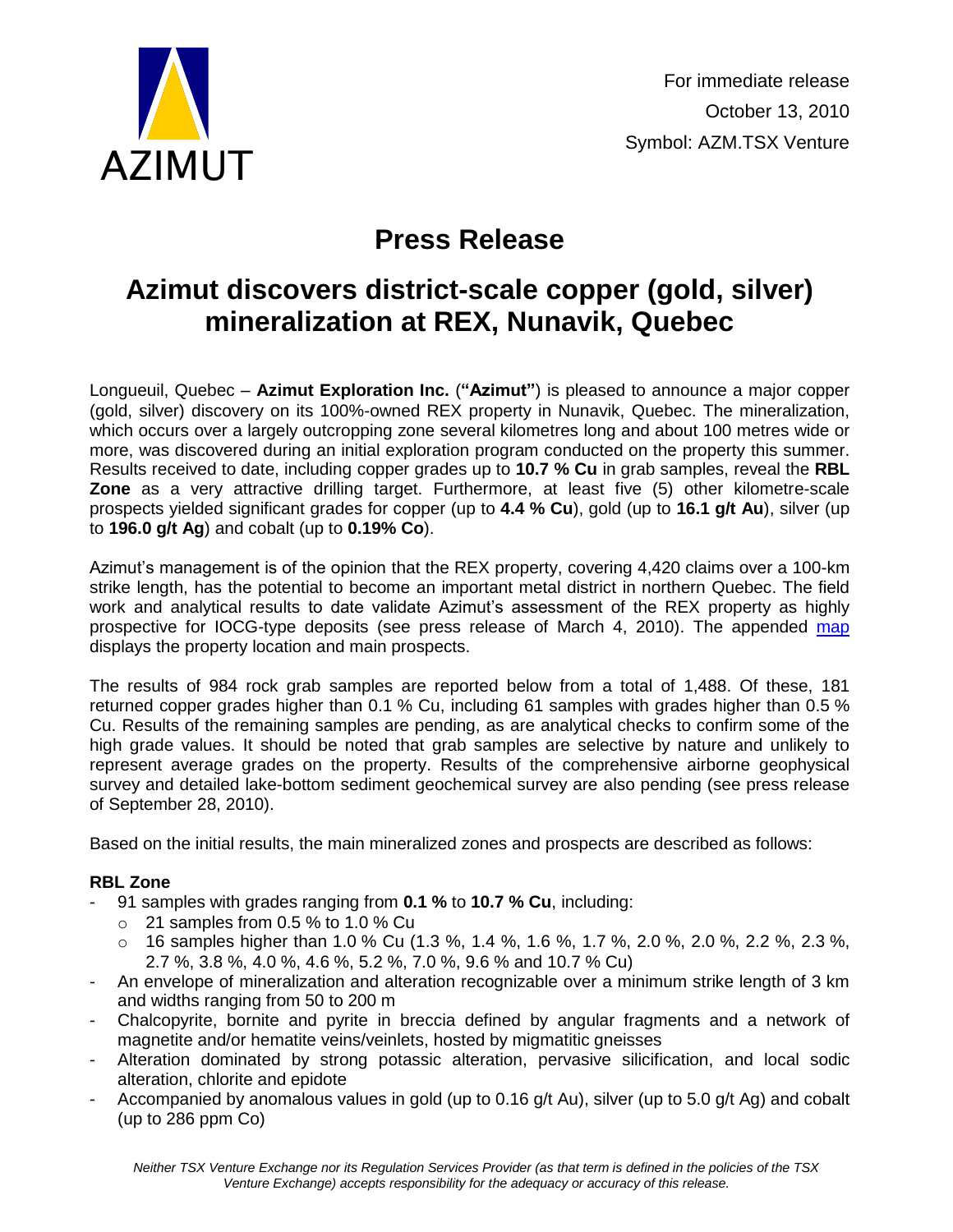#### **Kaam Zone**

- Located 1.4 km west of the RBL Zone
- 29 samples with grades ranging from **0.1 %** to **0.79 % Cu**
- Several samples with anomalous values in gold (up to 0.8 g/t Au), silver (one sample at 112.0 g/t Ag) and cobalt (up to 1,095 ppm Co)
- An envelope of mineralization and alteration recognizable over a 1.1 km strike length and widths ranging from 50 m to 100 m
- Chalcopyrite, pyrite and locally native copper hosted in silicate iron formations and mafic/ultramafic volcanics
- Strong potassic alteration (biotite-rich) and magnetite-quartz veinlets

#### **Cipmyluk–Mevanuk Zone**

- A historical prospect ("Cipmyluk") with 4 previously reported mineralized samples (1.3% Cu and 671 ppm Co; 2.2% Cu and 125 ppm Co; 2.7 % Cu; 3.4 % Cu and 731 ppm Co)
- Confirmation and extension of the zone with 35 samples yielding grades from **0.1 %** to **4.3 % Cu**, including:
	- $\circ$  12 samples from 0.5 % to 1.0 % Cu
	- $\circ$  5 samples higher than 1.0 % Cu (1.3 %, 1.7 %, 2.3%, 2.5% and 4.3 % Cu)
- Several samples with anomalous values in silver (up to 9.0 g/t Ag) and cobalt (up to 1,130 ppm Co)
- An envelope of mineralization and alteration recognizable over a minimum strike length of 2.5 km and widths ranging from 50 to 100 m
- Chalcopyrite, bornite, covellite and pyrite in breccias defined by angular fragments and a network of magnetite, hematite and/or quartz veins/veinlets, hosted by migmatitic gneisses
- Alteration dominated by strong potassic alteration, pervasive silicification, chlorite and epidote

#### **Other significant prospects**

- **Volcan Prospect**: 3.1-km-long mineralized area with 7 samples returning copper grades ranging from 0.1 % to 4.4 % Cu and 18 samples with gold grades from 0.1 g/t to 5.9 g/t Au.
- **Petite Ile and Grosse Ile Prospects**: 11 samples with copper grades ranging from 0.1 % to 0.77 % Cu, 6 samples with gold grades from 0.1 g/t to 1.1 g/t Au.
- **Pir Prospect**: 4 samples with copper grades ranging from 0.1 % to 0.17 % Cu; 5 samples with gold grades from 0.1 g/t to 2.7 g/t Au.
- **Pap Prospect**: 14 samples with gold grades ranging from 0.1 g/t to 16.2 g/t Au (results for other elements are pending).
- **Kakiattualuk-2 Prospect**: re-sampling of this historical prospect produced 5 samples with anomalous values in gold (up to 0.68 g/t Au), silver (up to 196.0 g/t Ag), copper (up to 0.27 % Cu) and molybdenum (up to 0.26 % Mo).

#### **Outlook**

The RBL and Cipmyluk mineralized zones, each of multi-kilometre extent, are related to large breccia systems spatially associated with regional-scale structures. These features may indicate significant depth to the systems, and Azimut considers both zones to be major IOCG-type targets. Furthermore, these two zones, spaced 27 km apart, demonstrate the regional scale of mineralization on the REX property. Pending geophysical and geochemical results may delineate other large-scale high-quality targets. In addition to RBL and Cipmyluk, other prospective zones on the property may be related to deposit types typical of Archean greenstone belts, such as coppergold mineralization in shear zones and volcanogenic massive sulphides.

Azimut's management will announce its follow-up strategy when all pending results are received and interpreted.